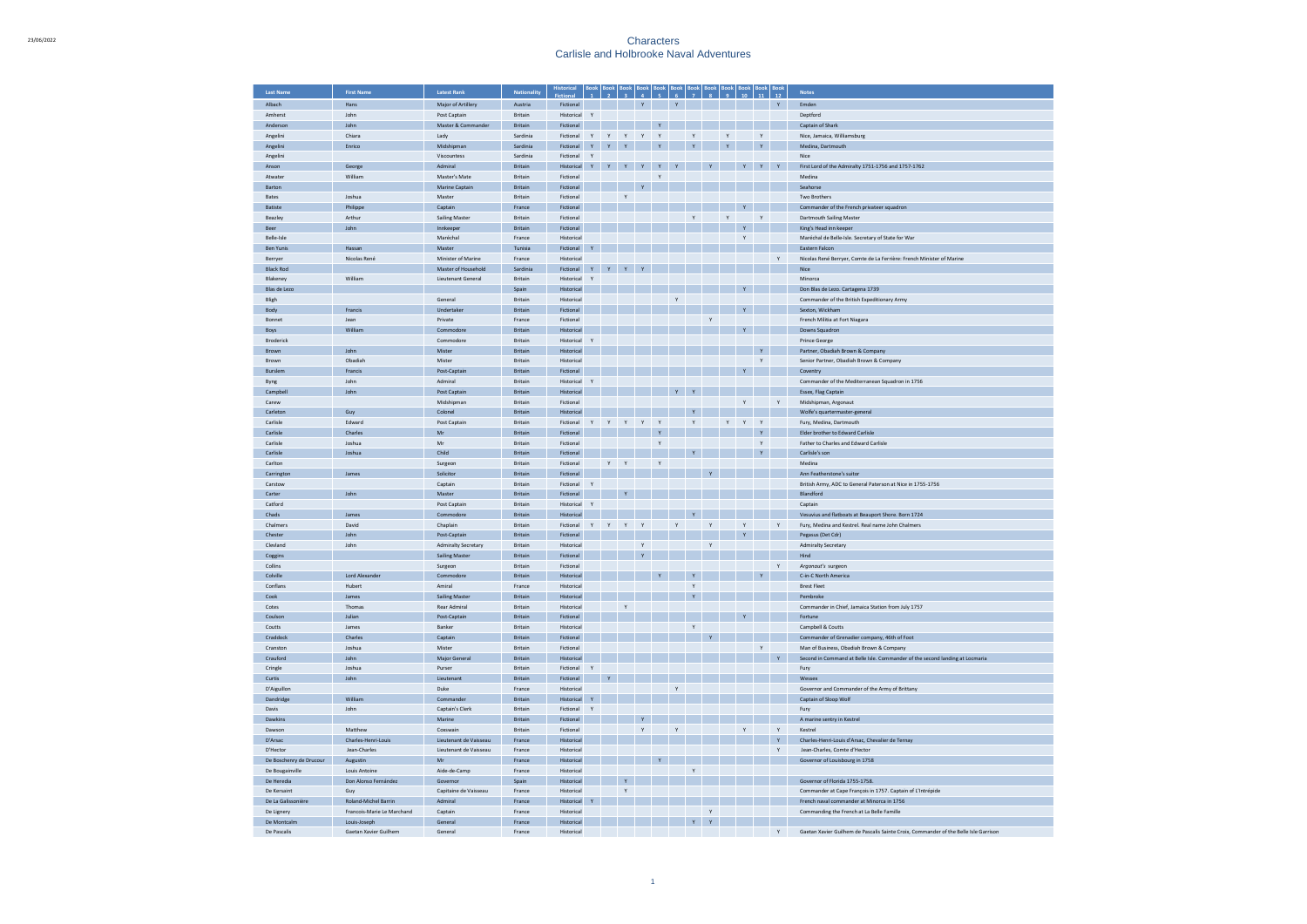| <b>Last Name</b>           | <b>First Name</b>   | <b>Latest Rank</b>           | <b>Nationality</b> | Historical              |              |              |                    |              |              |              |              |               |              |              |              | <b>Notes</b>                                                    |
|----------------------------|---------------------|------------------------------|--------------------|-------------------------|--------------|--------------|--------------------|--------------|--------------|--------------|--------------|---------------|--------------|--------------|--------------|-----------------------------------------------------------------|
| De Richelieu               | Louis               | Duke                         | France             | Historical              | $\mathbf{Y}$ |              |                    |              |              |              |              |               |              |              |              | French army commander at Minorca                                |
| De Villanueva              | Maria               | Miss                         | Spain              | Historical              |              |              | $\mathbf{Y}$       |              |              |              |              |               |              |              |              | Don Alonso's daughter                                           |
| De Villanueva e Hijar      | Elena               | Mrs                          | Spair              | Historical              |              |              | $\bar{\mathbf{Y}}$ |              |              |              |              |               |              |              |              | Don Alonso's wife                                               |
| Demler                     | George              | Ensign                       | Britain            | Historical              |              |              |                    |              |              |              |              | Y             |              |              |              | Royal Engineer at Fort Niagara                                  |
| Deschamps                  | Nicholas            | Lieutenant                   | Britain            | Fictional               |              |              |                    | $\mathbf{Y}$ |              |              |              |               |              |              |              | Kestrel                                                         |
| D'Estrées                  | Louis               | Duke                         | France             | Historical              |              |              |                    | Y            |              |              |              |               |              |              |              | Commander of the French armies in Westphalia                    |
| Devonshire                 |                     | Duke                         | <b>Britain</b>     | Historical              |              |              |                    |              |              |              |              |               |              |              |              | Prime Minister of Great Britain from 1756-1757                  |
| Dexter                     | Barbara             | Mrs                          | Britain            | Fictional               |              |              |                    |              | Y            |              |              |               |              | Y            |              | Carlisle's cousin (Edward's Father's sister's daughter)         |
| Dexter                     | Cranme              | Mr                           | <b>Britain</b>     | Fictional               |              |              |                    |              | $\mathbf{v}$ |              |              |               |              | $\mathbf{v}$ |              | Barbara's husband                                               |
| Dinwiddie                  | Robert              | Mr                           | Britain            | Historical              |              |              |                    |              | Y            |              |              |               |              |              |              | Lieutenant Governor of Virginia until Jan 1958                  |
| Douglas                    | Sir James           | Commodore                    | Britain            | Historical              |              |              |                    |              |              |              |              |               |              |              |              | C-in-C Leeward Islands                                          |
| D'Olabaratz                | Jean                | Captain                      | France             | Historical              |              |              |                    |              | $\mathsf{Y}$ |              |              |               |              |              |              | L'Aigle                                                         |
| D'Olabaratz                | Joannis-Galand      | Captain                      | France             | Historical              |              |              |                    |              | $\mathbf{v}$ |              |              |               |              |              |              | Port Captain Louisbourg                                         |
| Drape                      | John                | Lieutenant                   | Britain            | Fictional               |              |              |                    |              |              | $\mathsf{Y}$ |              |               |              |              |              | 34th Foot                                                       |
| Duff                       | Robert (Bobbie)     | Commodore                    | Britain            | Historical              |              |              |                    |              |              |              |              |               |              |              |              | Rochester                                                       |
| Durell                     | Philip              | <b>Rear Admiral</b>          | Britain            | Historical              |              |              |                    |              |              |              | Y            |               |              |              |              |                                                                 |
| Duval                      | Benjamin            | <b>Intelligence Agent</b>    | Britain            | Fictional               |              |              |                    |              |              |              |              |               |              |              |              | <b>Admiralty Intelligence Agent</b>                             |
| Edgcumbe                   | George              | Commodore                    | Britain            | Historical              | Y            |              |                    |              |              |              |              |               |              |              |              | Commander of the Mediterranean Squadron. Deptford               |
| Edney                      | John                | Midshipman                   | Britain            | Fictional               |              |              |                    |              |              | $\mathbf{Y}$ |              |               |              |              |              | Signal midshipman in Kestrel                                    |
| Elphinstone                | John                | Commodore                    | Britain            | Historical              |              |              |                    |              |              | Y            |              |               |              |              |              | Salamander                                                      |
| Emmanuel                   | Charles             | King                         | Sardinia           | Historical              |              |              |                    |              |              |              |              |               |              |              |              | King of Sardinia 1730-1773                                      |
| Empress Maria Theresa      | Maria Theresa       | Queen                        | Austria            | Historical              |              |              |                    | Y            |              |              |              |               |              |              |              | Empress Maria Theresa: Sovereign of Austria                     |
| Evans                      | Thomas              | Post Captain                 | Britain            | Historical              |              |              |                    |              | $\mathbf{Y}$ |              |              |               |              |              |              | Royal William                                                   |
| Fairview                   | Insiah              | <b>Sailing Master</b>        | <b>Britain</b>     | Fictional               |              |              |                    | $\mathbf Y$  |              | $\mathbf{v}$ |              |               | Y            |              | $\mathbf{v}$ | Kestrel                                                         |
| Falkingham                 | Edward              | Post Captain                 | Britain            | Historical              |              |              |                    |              | Y            |              |              |               |              |              |              | Sutherland                                                      |
| Fandiño                    | Juan de León        | Master                       | Spain              | Historical              |              | Y            |                    |              |              |              |              |               |              |              |              | San Juan Bautista                                               |
| Farlowe                    | Denham              | Lieutenant                   | Britain            | Fictional               |              |              | $\mathbf Y$        |              |              |              |              |               |              |              |              | Augusta                                                         |
| Farquhar                   | William             | Lietenant Colonel            | Britain            | Historical              |              |              |                    |              |              |              |              | Y             |              |              |              | Commanding a battalion of 44th Regiment of Foot at Niagara      |
| Faulknor                   | Robert              | Post Captair                 | Britain            | Historical              |              |              | $\mathbf{Y}$       |              |              |              |              |               |              |              |              | Marlborough                                                     |
| Fauquier                   | Francis             | Mr                           | Britain            | Historica               |              |              |                    |              | $\mathbf{Y}$ |              |              |               |              | $\mathsf Y$  |              | Succeeded Dinwiddie as Lt Gov of Virginia in Jan 1758           |
| Featherstone               | Martin              | Mr                           | Britain            | Fictional               |              |              |                    | $\mathbf{Y}$ |              | Y            |              | Y             | Ÿ            |              | Y            | Wickham corn merchan                                            |
| Featherstone               | Sophie              | Mrs                          | Britain            | Fictional               |              |              |                    | $\mathsf{Y}$ |              | Y            |              | Y             | Υ            |              |              | Wife of Martin Featherstone and step-daughter to Ann            |
| Ferdinand of Brunswick     | Ferdinand           | Prince                       | Hanove             | Historical              |              |              |                    | $\mathbf{Y}$ |              | Y            |              |               |              |              |              | Commander of the allied armies in Germany.                      |
| Ferrers                    | Samuel              | Solicitor                    | Britain            | Fictional               |              |              |                    |              |              |              |              |               | Y            |              |              | Carter & Ferrers, Solicitors, High Street Fareham               |
| Finch                      | John                | Lieutenant                   | Britain            | Fictional               |              |              |                    |              |              |              |              |               |              |              | Y            | Commander of the cutter Oyster                                  |
| Fitzalan                   | Patrick             | Master's Mate                | Britain            | Fictional               |              |              |                    |              |              | Y            |              |               |              |              |              | Commander of prototype flat-bottomed boat                       |
| <b>Forbes</b>              | <b>John</b>         | Admiral                      | <b>Britain</b>     | Historical              |              |              |                    | Y            |              | $\mathbf{v}$ |              | Y             |              |              |              | Member of Admiralty Board                                       |
| Forrest                    | Arthur              | Commodore                    | <b>Britain</b>     | Historical              |              |              | Y                  |              |              |              |              |               |              |              |              | Augusta. commander at the Battle of Cape Francois 1757          |
| Fouquet                    | Pierre              | <b>Brigadier General</b>     | France             | Fictional               |              |              |                    |              |              |              |              |               |              |              |              | Commander of the French expeditionary land force                |
| Francis                    |                     | Post Captain                 | Britain            | Fictional               |              |              |                    | Y            |              |              |              |               |              |              |              | Charity                                                         |
| Frankland                  | Sir Thomas          | Rear Admiral                 | Britain            | Historical              |              | Y            |                    |              |              |              |              |               |              |              |              | Commander in Chief Leeward Islands Squadron                     |
| Franks                     |                     | Post-Captain                 | Britain            | Fictional               |              |              |                    |              |              |              |              |               | Y            |              |              | Najad                                                           |
| <b>Frederick the Great</b> |                     | King                         | Prussia            | Historical              |              |              |                    |              |              |              |              |               |              |              |              | Ruler of Prussia                                                |
| Frowse                     | Thomas              | <b>Sailing Master</b>        | Britain            | Fictional               | Y            |              |                    |              |              |              |              |               |              |              |              | Fury                                                            |
| Fullerton                  | Ezekial             | Bateaux-Man                  | Britain            | Fictional               |              |              |                    |              |              |              |              |               |              |              |              | Joined crew of Mohawk                                           |
| Fulling                    |                     | $\mathsf{t}$                 | Britain            | Fictional               |              |              |                    |              |              |              | $\mathbf{Y}$ |               |              |              |              | Russell, and the six-pounders at the battle                     |
| Gambier                    | James               | Post Captain                 | Britain            | Historical              |              |              |                    |              |              |              |              |               |              |              |              | Commander of the Vilaine Guard Ships                            |
| Garnier                    | George              | Mr                           | Britain            | Historical              |              |              |                    | $\mathsf{Y}$ |              |              |              |               | $_{\rm Y}$   |              |              | Master of Rookesbury House, Wickham                             |
| Garter                     | Polly               | Miss                         | Britain            | Fictional               |              |              |                    |              |              |              |              | Y             | $\mathbf{Y}$ |              | Y            | Featherstone's maidservant. Then Holbrooke's                    |
| Gifford                    | Samuel              | Mr                           | Britain            | Fictional               |              |              |                    | $\mathbf{Y}$ |              |              |              |               |              |              |              | Ostler at the King's Head in Wickham, Barfleur                  |
| Gilbert                    | Joseph              | Master's Mate                | <b>Britain</b>     | Fictional               |              |              |                    |              | $\mathbf{v}$ |              |              |               |              |              |              | Medina                                                          |
| Gilchrist                  | James               | Post Cantain                 | <b>Britain</b>     | Historical              | $\mathbf{v}$ |              |                    |              |              |              |              |               |              |              |              | Experiment                                                      |
| Godwin                     | Miles               | Lieutenant                   | Britain            | Fictional               |              | $\mathbf{Y}$ |                    |              |              |              |              |               |              |              |              | Wessex, Scorpion                                                |
| Gordon                     |                     | Master Gunner                | <b>Britain</b>     | Fictional               |              |              |                    |              | $\mathbf{v}$ |              |              |               |              |              |              | Medina                                                          |
| Gratton                    |                     | Post-Captain                 | Britain            | Fictional               |              |              |                    |              |              |              |              |               |              |              |              | Audacious                                                       |
| Green                      | Daniel              | Surgeon                      | Britain            | Fictional               |              | $\mathsf{Y}$ |                    |              |              |              |              |               |              |              |              | Wessex                                                          |
| Greshan                    | Matthe              | $\mathbf{t}$                 | Britain            | Fictional               |              |              |                    |              |              |              | Y            |               |              |              |              | Dartmouth 1st Lt                                                |
| Haldane                    | George              | <b>Brigadier General</b>     | Britain            | Historical              |              |              | $\mathbf{Y}$       |              |              |              |              |               |              |              |              | Lieutenant Governor of Jamaica 1756-1759                        |
| Halsey                     | John                | $\mathop{\text{Lt}}$         | Britain            | Fictional               |              |              |                    |              |              |              | Y            |               |              |              |              | Dartmouth 2nd Lt                                                |
| Hankerson                  | Thomas              | Post Captain                 | Britain            | Historical              |              |              |                    |              |              |              | Y            |               |              |              |              | Richmond                                                        |
| Hardy                      | Sir Charles         | <b>Rear Admiral</b>          | Britain            | Historical              |              |              |                    |              | Y            |              |              |               |              |              |              | Commanded blockade of Louisbourg, Captain                       |
| Harley                     | Frederick           | Midshipman<br>Master         | Britain<br>Britain | Fictional<br>Fictional  |              |              |                    |              |              |              | Ÿ            |               |              | $\mathsf Y$  |              | Cutter Kite<br>Master of Packet Lord Halifax                    |
| Harley<br>Harris           | Jonathan            | Surgeon                      | Britain            | Fictional               |              |              |                    | $\mathsf{Y}$ |              | $\mathbf{v}$ |              |               |              |              |              | Surgeon in Kestrel                                              |
| Harrowhy                   |                     | Commander                    | <b>Britain</b>     | Fictional               |              |              |                    |              |              | Y            |              |               |              |              |              |                                                                 |
| Hathorn                    | Robert              | Master & Commander           | <b>Britain</b>     | Historical              |              |              |                    |              |              |              |              |               |              |              |              | Sloop Rabbit                                                    |
| Hawke                      | Edward              | Admiral of the Blue          | <b>Britain</b>     | Historical              |              |              |                    |              | Y            |              |              |               |              |              |              | Captain of Hawke off Louisbourg in 1758                         |
| Hawkins & Hammond          |                     |                              | Britain            | Fictional               |              |              |                    | $\mathsf{Y}$ |              |              |              |               |              |              |              | Commander in Chief Mediterranean, Commander Channel Fleet       |
| Hervey                     |                     | Prize Agents<br>Post Captain | Britain            | Historical              |              |              |                    |              |              |              |              |               | $\mathsf{Y}$ |              |              | Carlisle and Holbrooke's prize agents, Bond Street<br>Phoenix   |
| Hervey                     | Augustus<br>William | Captain                      | Britain            | Historical              |              |              |                    |              |              |              |              | $\mathbb {Y}$ |              |              |              | Brigade Major, Late 44th of Foot                                |
|                            |                     |                              |                    |                         |              |              |                    |              |              |              |              |               |              |              |              |                                                                 |
| <b>Hewlett</b><br>Hodgson  | Studholme           | Bosun<br>Major General       | Britain<br>Britain | Fictional<br>Historical |              |              |                    |              |              |              |              |               |              |              | Y            | Dartmouth<br>Commander of the Belle Isle Expedition Land Forces |
|                            |                     |                              |                    |                         |              |              |                    |              |              |              |              |               |              |              |              |                                                                 |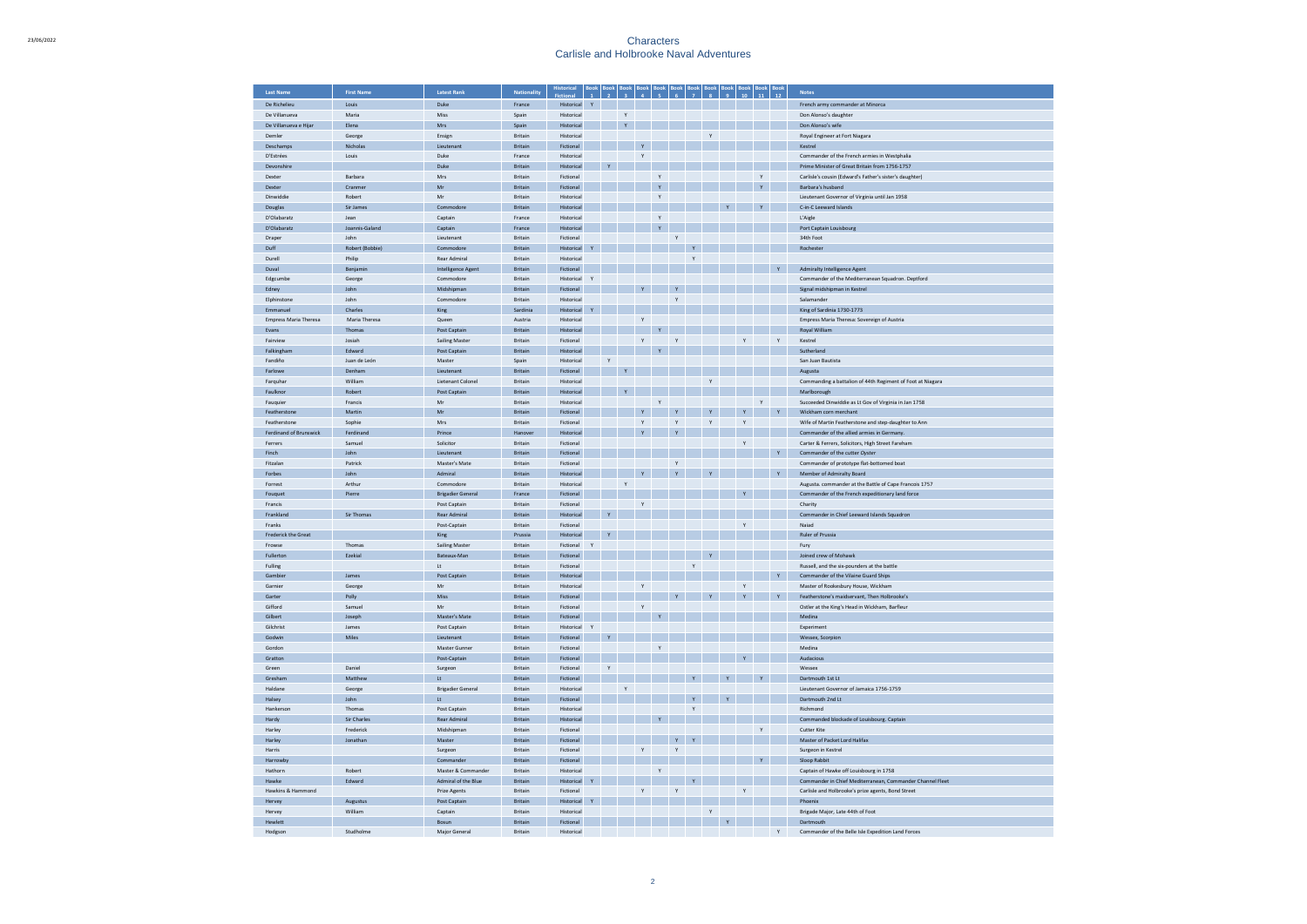| <b>Last Name</b>            | <b>First Name</b>      | Latest Rank                              | <b>Nationality</b>        |                          |              |              |              |              |              |              |              |              |              |              |              |              | <b>Notes</b>                                                                  |
|-----------------------------|------------------------|------------------------------------------|---------------------------|--------------------------|--------------|--------------|--------------|--------------|--------------|--------------|--------------|--------------|--------------|--------------|--------------|--------------|-------------------------------------------------------------------------------|
| Holbrooke                   | Ann                    | Mrs                                      | Britain                   | Fictional                |              |              |              |              |              | Y            |              | $\mathbf{Y}$ |              | $\mathbf{Y}$ |              |              | Daughter to Martin Featherstone                                               |
| Holbrooke                   | Edward                 | Master                                   | Britain                   | Fictional                |              |              |              |              |              |              |              |              |              |              |              | Y            | Son of George and Ann Holbrooke                                               |
| Holbrooke                   | George                 | Master & Commander                       | <b>Britain</b>            | Fictional                | Y            | $\mathbf{v}$ | $\mathbf{Y}$ | $\mathbf{Y}$ | $\mathbf{Y}$ | Y            |              | $\mathbf{Y}$ |              | $-$ Y $-$    |              | Y            | Fury, Medina, Kestrel                                                         |
| Holbrooke                   | William                | Mr                                       | Britain                   | Fictional                | Y            | Y            | Y            | Y            | Y            | Y            |              | $\mathsf Y$  |              | Y            |              |              | George Holbrooke's Father, retired sailing master                             |
| Holbrooke                   | Mary                   | Mrs                                      | <b>Britain</b>            | Fictional                |              |              |              | $\mathbf{v}$ |              |              |              |              |              | $\mathbf{v}$ |              |              | George Holbrooke's mother                                                     |
| Holburne                    | Francis                | Vice Admiral                             | <b>Rritain</b>            | Historical               |              |              |              |              |              | Y            |              |              |              | Y            |              | Y            | Port Admiral Portsmouth 1758-1766                                             |
| Hollford                    | James                  | Mister                                   | <b>Britain</b>            | Historical               |              |              |              |              |              |              |              |              |              |              |              |              | <b>British Consul Genoa</b>                                                   |
| Holmes<br>Hook              | Sir Charles<br>Richard | <b>Rear Admiral</b><br>Marine Lieutenant | <b>Britain</b><br>Britain | Historical<br>Fictional  |              | Y Y          | Y            | Y            | $\mathbf{Y}$ |              | Y            |              |              |              |              |              | Commander of the Weser. Elbe and Ems. Seahorse, Quebec                        |
| Hosking                     | John                   | <b>Sailing Master</b>                    | Britain                   | Fictional                |              | Y            | Y            |              | $\mathsf Y$  |              |              |              |              |              |              |              | Fury, Medina<br>Sailing Master in Medina                                      |
| Howe                        | Richard                | Commodore                                | Britain                   | Historical               |              |              |              |              |              |              |              |              |              |              |              |              | Commander of the Inshore Squadron of the Channel Fleet. Magnanime at Quiberon |
| Hughes                      | Sir Richard (Snr)      | Captain                                  | Britain                   | Historical               |              |              |              |              |              | Y            |              |              |              |              |              |              | Resident Commissioner Portsmouth 1754-1773                                    |
| Hughes                      | Sir Richard (Jnr)      | Captain                                  | Britain                   | Historical               |              |              |              |              |              |              |              |              |              |              |              |              | Hind. Son of Sir Richard Hughes (same name)                                   |
| Jackson                     |                        | Bosun                                    | Britain                   | Fictional                | Y Y          |              | Y            | Y            |              | Y            |              | Y            |              | Y            |              | Y            | Fury, Medina, Kestrel                                                         |
| Jarrow                      |                        | Mister                                   | Britain                   | Fictional                |              |              |              |              |              |              |              |              |              |              | V            |              | Chief Customs Officer, Newport Rhode Island                                   |
| Jenkins                     |                        | Master of Boatyard                       | Britain                   | Fictional                |              |              |              |              |              | Y            |              |              |              |              |              |              | Portsmouth Yard                                                               |
| Jensen                      |                        | Master's Mate                            | <b>Britain</b>            | Fictional                |              |              |              |              |              |              |              |              |              |              |              |              | Hind                                                                          |
| Jermy                       | Robert                 | Commodore                                | Britain                   | Fictional                |              | $\mathbf{Y}$ |              |              |              |              |              |              |              |              |              |              | Wessex                                                                        |
| Johnson                     | Sir William            | Colonel                                  | Britain                   | Historical               |              |              |              |              |              |              |              | Y            |              |              |              |              | <b>Indian Agent</b>                                                           |
| Inhnston                    |                        | Colonel                                  | <b>Britain</b>            | Historical               |              |              |              |              |              |              |              | $\mathbf{v}$ |              |              |              |              | Commanding New York Regiment at Niagara                                       |
| <b>Johnstone</b><br>Kaendaé | Harper                 | Master's Mate<br>Warrion                 | <b>Britain</b><br>Seneca  | Fictional<br>Fictional   |              |              |              |              |              | Y            |              | $\mathbf{v}$ |              |              |              |              | Commander of a prototype flat-bottomed boat<br>With the French at Niagara     |
| Kanatase                    |                        | Warrior                                  | Mohaw                     | Fictional                |              |              |              |              |              |              |              | $\mathbf Y$  |              |              |              |              | At the siege of Fort Niagara                                                  |
| Kanon                       | Jaques                 | Captain                                  | France                    | Historical               |              |              |              |              |              |              | $\mathbf{Y}$ |              |              |              |              |              | Privateer Machault                                                            |
| Keltie                      | John                   | Lieutenant                               | Britain                   | Fictional                |              |              |              |              |              |              |              |              |              |              |              |              | Fury                                                                          |
| Kemp                        | Francis                | Marine 2nd Lt                            | <b>Britain</b>            | Fictional                |              |              |              |              |              |              |              |              | Y            |              | $\mathbf{v}$ |              | Dartmouth                                                                     |
| Kendrick                    | Joseph                 | Master                                   | Britain                   | Fictional                |              |              |              |              |              |              |              |              |              |              | Y            |              | Master of Hope, Rhode Island Privateer                                        |
| Keppel                      | Augustus               | Commodore                                | Britain                   | Historical               |              |              |              |              |              |              |              |              |              |              |              | Y            | Commander-in-Chief of the Belle Isle Naval Forces                             |
| Killick                     | Thomas                 | Master                                   | Britain                   | Historical               |              |              |              |              |              |              | $\mathbf Y$  |              |              |              |              |              | <b>Transport Good-Wil</b>                                                     |
| Knox                        | John                   | Lieutenant                               | Britain                   | Historical               |              |              |              |              |              |              | Y            |              |              |              |              |              | 43rd Regt                                                                     |
| Lambert                     | Hamilton               | <b>Brigadier General</b>                 | Britain                   | Historical               |              |              |              |              |              |              |              |              |              |              |              | $\mathsf{Y}$ | Commander of the landings at St Foy, Belle Isle                               |
| Langdon                     | William                | Post Captain                             | Britain                   | Historical               |              |              | Y            |              |              |              |              |              |              |              |              |              | Edinburgh                                                                     |
| Larkin                      |                        | Master                                   | Britain                   | Fictional                |              |              |              |              |              |              |              |              |              |              |              |              | Russell                                                                       |
| Lewis                       |                        | Seaman<br><b>Captain's Clerk</b>         | Britain<br>Britain        | Fictional<br>Fictional   |              |              |              |              |              |              |              |              |              | Y<br>Y       |              | Y            | Welsh seaman who knows Lundy<br>Captain's clerk, Argonaut                     |
| Lister<br>Llewellyn         | Frederick              | Cook                                     | Britain                   | Fictional                |              |              |              | Y            |              | Y            |              |              |              |              |              |              | Kestrel                                                                       |
| Loring                      | Joshua                 | Post Captain                             | <b>Rritain</b>            | Historical               |              |              |              |              |              |              |              | Y            |              |              |              |              | Succeeded Holbrooke in command of naval forces on Lake Ontario                |
| Lynton                      | Charles                | Lieutenant                               | <b>Britain</b>            | Fictional                | Y            | Y            | Y            | Y            |              | Y            |              | Y            |              |              |              |              | Fury, Medina, Kestrel                                                         |
| Mackenzie                   | Robert                 | Mister                                   | <b>Britain</b>            | Fictional                |              |              |              |              |              |              |              |              |              |              |              |              | British Envoy to Sardinia                                                     |
| Man                         | Robert                 | Post Captain                             | <b>Britain</b>            | Historical               |              | Y            |              |              |              |              |              |              |              |              |              |              | Anson                                                                         |
| Mallett                     |                        | Servant                                  | <b>Britain</b>            | Fictional                |              |              |              |              |              |              |              |              |              |              |              |              | Captain's Servant, Argonaut                                                   |
| Maplesden                   | Jervis                 | Post Captain                             | Britain                   | Historical               |              |              |              |              |              | Y            |              |              |              |              |              |              | Portland                                                                      |
| Marlborough                 |                        | Duke of                                  | Britain                   | Historical               |              |              |              |              |              | Y            |              |              |              |              |              |              | Commander of the British Expeditionary Army                                   |
| Massey                      | Eyre                   | Lieutenant Colonel                       | Britain                   | Historical               |              |              |              |              |              |              |              | Υ            |              | Y            |              |              | Commanding a battalion of 46th Regiment of Foot at Niagara                    |
| Matross                     |                        | Master Gunner                            | Britain                   | Fictional                |              |              |              |              |              |              |              |              |              |              |              |              | Kestrel                                                                       |
| McKenzie<br>Montgomery      | Alexander              | <b>Lieutenant Colonel</b><br>Captain     | Britain<br>Britain        | Historical<br>Historical |              |              |              |              |              |              |              |              |              |              |              | $\mathsf{Y}$ | In command of the marines at Belle Isle<br>43rd Regt                          |
| Morgan                      |                        | Master Gunner                            | Britain                   | Fictional                | $\mathbf{v}$ |              |              |              |              |              |              |              |              |              |              |              | Fury                                                                          |
| Moxon                       | Patrick                | Lieutenant                               | Britain                   | Fictional                |              |              |              |              |              |              |              |              |              |              |              |              | Medina                                                                        |
| Murray                      | Stuart                 | Marine Lieutenant                        | Britain                   | Fictional                |              |              |              |              |              |              |              |              |              | Y            |              | Y            | Marine Lt. Argonaut                                                           |
| Newcastle                   |                        | Duke                                     | <b>Rritain</b>            | Historical               |              |              |              |              |              |              |              |              |              |              |              |              | Prime Minister of Great Britain                                               |
| Okwaho                      |                        | Chief                                    | Mohawl                    | Fictional                |              |              |              |              |              |              |              | $\mathbf Y$  |              |              |              |              | At Oswego                                                                     |
| Ourry                       | Paul Henry             | Post Captain                             | <b>Britain</b>            | Historical               |              |              |              |              |              | Y            |              |              |              |              |              |              | Success                                                                       |
| Overton                     | Charles                | Cantain                                  | <b>Rritain</b>            | Fictional                |              |              |              |              |              | <b>Y</b>     |              |              |              |              |              |              | 34th Foot                                                                     |
| Palmer                      |                        | Quartermaster                            | <b>Britain</b>            | Fictional                |              |              | Y            |              | $\mathsf{Y}$ |              |              |              |              |              |              |              | Medina                                                                        |
| Parker                      |                        | Magistrate                               | Britain                   | Fictional                |              |              |              |              |              |              |              |              |              | $\mathsf{Y}$ |              |              | County Magistrate                                                             |
| Parsons                     | <b>Dick</b>            | Mate                                     | <b>Rritain</b>            | Fictional                |              |              |              |              |              |              |              |              |              |              |              |              | Mat, Hope, Rhode Island Privateer                                             |
| Paston<br>Paterson          | William<br>James       | Post Captain<br>Lieutenant General       | Britain<br>Britain        | Historical<br>Historical |              |              |              |              |              | $_{\rm Y}$   |              |              |              |              |              |              | Jasor<br>Governor of Nice                                                     |
| Pegler                      |                        | Post Captain                             | Britain                   | Fictiona                 |              |              |              |              | $\mathsf{Y}$ |              |              |              |              |              |              |              | Captain of the Port, Boston                                                   |
| Percival                    |                        | Post Captain                             | Britain                   | Fictional                |              |              |              |              |              |              |              |              |              |              | $\mathbf Y$  |              | Spey                                                                          |
| Pence                       | John                   | Lieutenant                               | Britain                   | Fictional                |              |              |              |              |              |              |              |              |              |              | $\mathsf{Y}$ |              | Cutter Mosquito                                                               |
| Petersen                    |                        | Master's Mate                            | Britain                   | Fictional                |              |              |              |              |              |              |              |              |              | Y            |              | $\mathbf{Y}$ | Master's mate, Argonaut                                                       |
| Pitt                        | William                | Secretary of State                       | Britain                   | Historical               |              |              | Y            |              | $\mathsf{Y}$ | $\mathsf{Y}$ |              | $\mathsf Y$  |              | Y            |              | Y            | Secretary of State for most of the Seven Years War                            |
| Pontneur                    | Alfred                 | Marine 1st Lt                            | Britain                   | Fictional                |              |              |              |              |              |              |              |              |              |              | $\mathbf{Y}$ |              | Commander of maine detachment Dartmouth from end 1760                         |
| Porter                      | Jervis                 | Post Captain                             | Britain                   | Historical               |              |              |              |              |              |              |              |              | Y            |              |              |              | Hercules                                                                      |
| Pouchot                     | Pierre                 | Captain                                  | France                    | Historical               |              |              |              |              |              |              |              | $\mathbf{Y}$ |              |              |              |              | Commander of Fort Niagara                                                     |
| Prideaux                    | John                   | <b>Brigadier General</b>                 | <b>Britain</b>            | Historical               |              |              |              |              |              |              |              | <b>Y</b>     |              |              |              |              | Commander of the British army sent to Fort Niagara                            |
| Pritchard                   |                        | Clerk                                    | <b>Britain</b>            | Fictional                |              |              |              |              |              | Y            |              |              |              |              |              |              | Kestrel                                                                       |
| Renouf                      | Ishmael                | Pilot                                    | <b>Gurnsey</b>            | Fictional                |              |              |              |              |              | Y            |              |              |              |              |              |              | <b>Essex and Kestrel</b>                                                      |
| Reutter                     |                        | Colonel<br>Able Seaman                   | Austria<br>Britain        | Fictional                |              |              |              |              |              |              |              |              |              |              |              |              | Emden<br>Dartmouth                                                            |
| Rogers                      |                        |                                          |                           | Fictional                |              |              |              |              |              |              |              |              | $\mathsf{Y}$ |              |              |              |                                                                               |